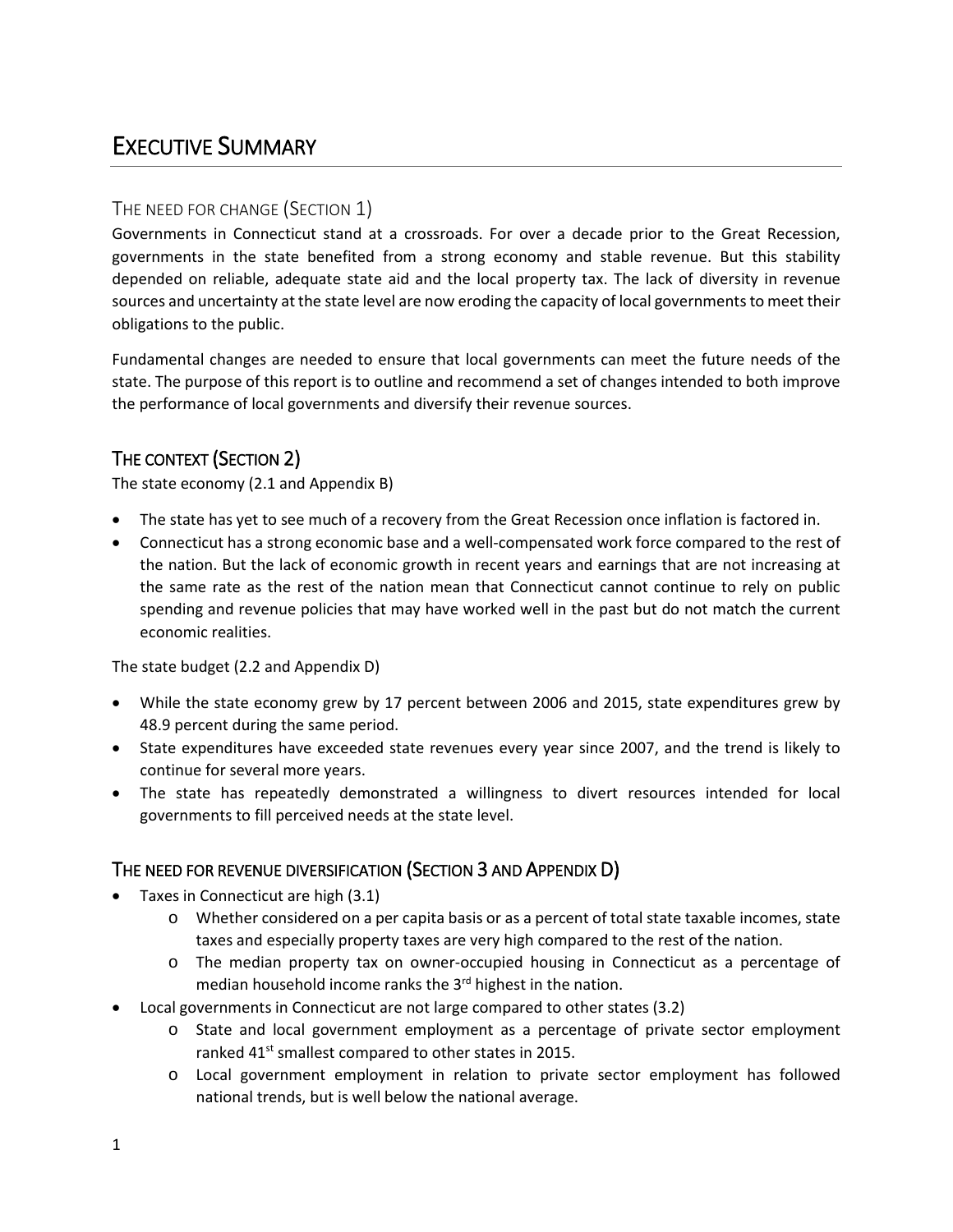- $\circ$  Excluding K-12 education, local general government expenditures in Connecticut rank 50<sup>th</sup> out of all states and the District of Columbia as a percentage of the U.S. Treasury's measure of total taxable resources. Local education spending ranks 25<sup>th</sup>.
- Local government labor costs are relatively high compared to the rest of the nation, but are not out of step with labor markets conditions within the state. (3.3)
- Local governments are not allowed to use the full range of potential revenue sources available in other states. (3.4)
	- o State and Federal payments to local governments are lower in Connecticut than in most other states.
	- o Local general sales taxes, targeted sales taxes and franchise fees, and charges for services provided are all commonly available as revenue sources in other states, but are either not options for Connecticut local governments or are limited by state policies.
	- o If revenue sources were diversified along the lines seen in other states, the need for property tax revenue in the state could be reduced by as much as 46 percent.
- While local governments are comparatively small, Connecticut property taxes are high because local governments lack other commonly available revenue sources.

# COLLABORATION AND SERVICE SHARING (SECTION 4)

• Local governments and their Councils of Governments are actively pursuing options for increasing interlocal collaboration and service sharing, but these efforts are often hindered by outdated state laws and practices.

#### PROPOSALS FOR EXPANDING SHARED SERVICES AND COLLABORATION (SECTION 5)

- We recommend changes (5.1) in the Municipal Employees Relations Act (MERA) that will
	- o Remove service sharing arrangements as a subject of collective bargaining
	- o Prevent municipalities from bargaining away or losing through arbitration their right to enter into service sharing arrangements
	- o When service sharing arrangements affect two or more collective bargaining units, the interests of all employees affected by the new arrangements will be represented by either a coalition of bargaining units or a new bargaining unit will be created to represent all affected employees.
- We recommend that state law be changed so that interlocal agreements or service sharing contracts involving two or more municipalities will override any relevant limitations in a participating municipality's charter or ordinances. (5.2)
- We recommend changes in state practices (5.3)
	- o Restore funding for the Regional Performance Incentive Program and target that funding on initiatives identified as most effective in reducing costs, improving services or containing further cost increases.
	- o Prevent the state from spending revenues identified in law as local government revenues
	- o Modernize state IT resources and practices
	- o Allow municipalities to establish service districts to perform and deliver specified municipal or educational services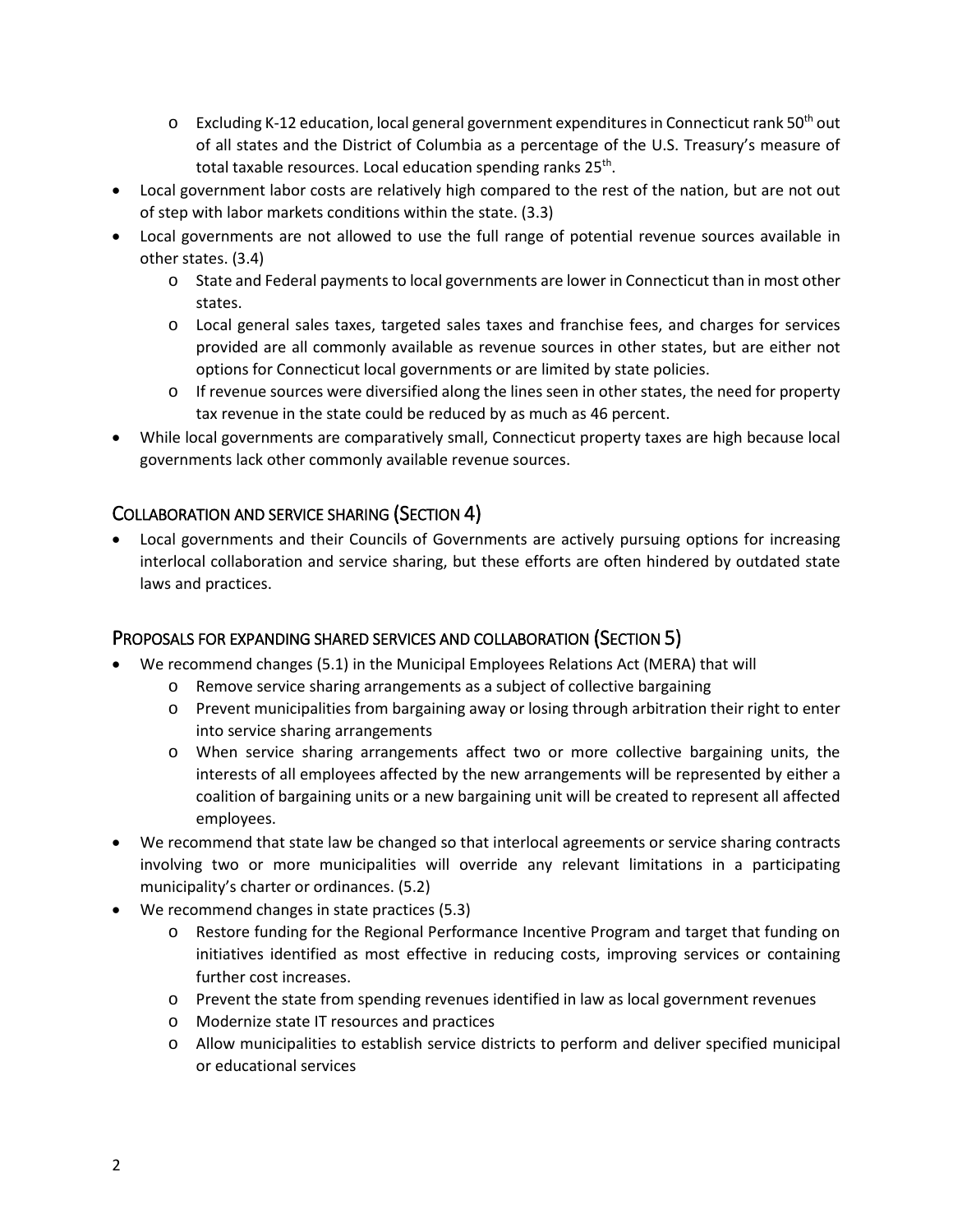- We recommend that ACIR be revitalized, and be charged with identifying services that are currently being subsidized by the state and are duplicated within the municipalities. (5.4)
- We recommend that the range of approved service delivery activities for COGs be expanded (5.5)
- We recommend that CCM, COST and the COGs jointly issue a blueprint for promoting and expanding interlocal cooperation, and jointly facilitate a regional municipal benchmarking program. (5.6)
- Other specific recommendations related to education include (5.7):
	- o Consolidate and/or share services for selected non-instructional education expenditure categories across school districts.
	- o Change state law to allow town governments to require consolidation and/or sharing of noninstructional services and resources between school districts and the municipality in which they are located.
	- o The State should assume responsibility for both financing and delivering services for special education.
- We recommend that property assessment services be consolidated and/or shared in Connecticut regions for assessment offices servicing less than 15,000 parcels. (5.7)

# COST CONTAINMENT (SECTION 6)

The cost containment section makes other recommendations to support and enhance local leaders' ability to contain increases in the cost of government. Among others, these recommendations include

- Urge OPM to complete the benchmarking project using the Uniform Chart of Accounts and standardized public financial reporting. (6.1)
- Create a labor relations task force to systematically review and recommend updates for Connecticut's municipal labor laws and dispute resolution processes. (6.2)
- Modify the state-mandated compulsory binding arbitration laws. (6.2)
- Amend the Municipal Employee Retirement System (MERS) to establish an additional retirement plan for new hires (6.2)
- Three other recommendations are made regarding health insurance premium taxes, the Uniform Relocation Assistance Act and unfunded (or under-funded) state mandates. (6.3)

# PROPOSALS FOR REVENUE DIVERSIFICATION (SECTION 7)

Our recommended changes in local revenue sources are motivated by two objectives:

- To diversify the revenue sources available to local governments and create sufficient flexibility to allow for property tax relief for existing taxpayers, and
- To increase the fiscal security of local governments for the future.

As a consequence, the first recommendation is:

• Revenue generated as a result of implementing any or all of the recommendations contained herein should not be considered an increase in a municipality's ability to pay for purposes of collective bargaining.